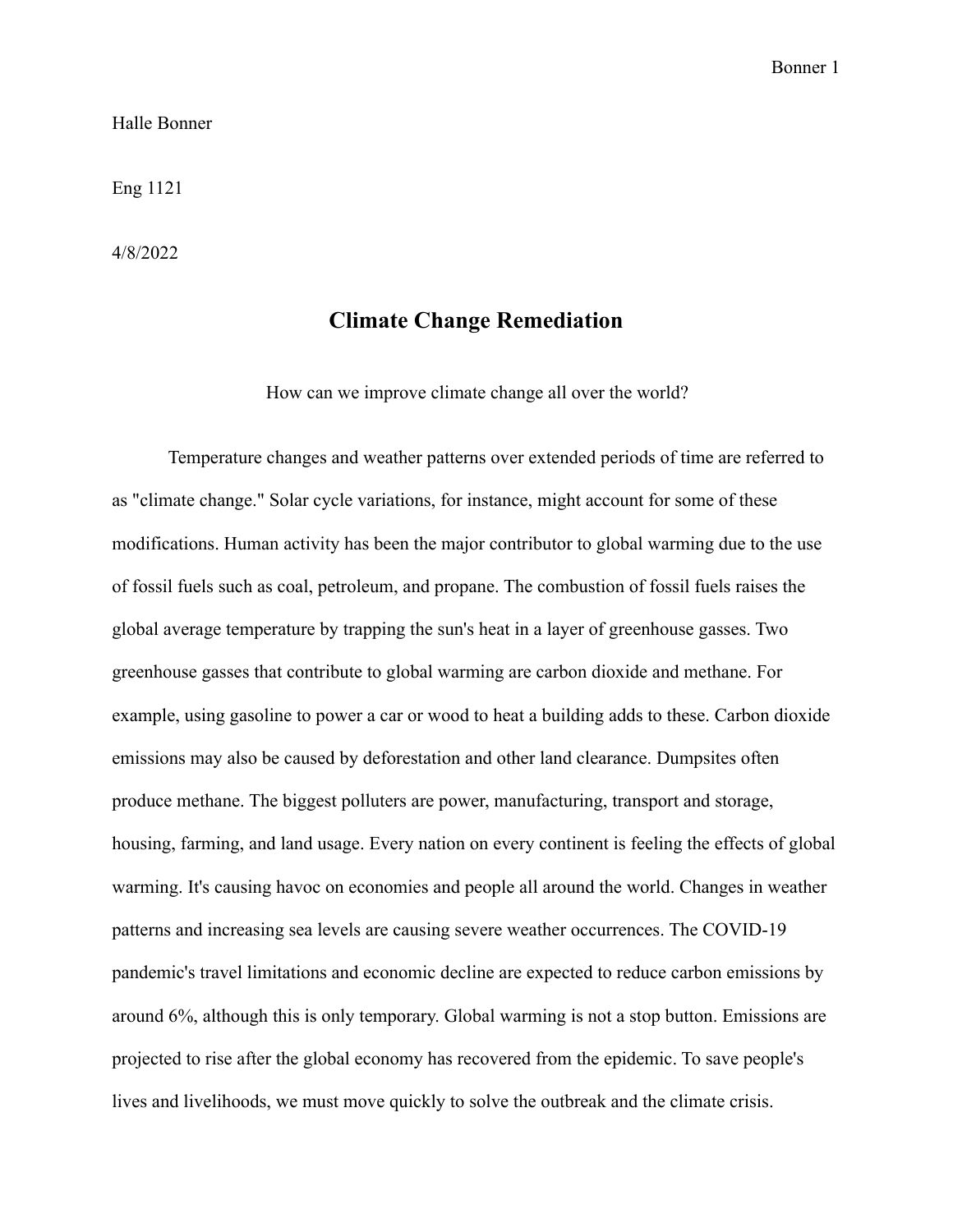# **A Review of Recent Advances in Carbon Capture, Storage, and Utilization Technologies Environmental Chemistry Letters, vol. 19, no. 2, Springer International Publishing, 2020, pp. 797–849. https://doi.org/10.1007/s10311-020-01133-3.**

This peer-reviewed article, which focuses on greenhouse gas capture, provides analytical remediation for global warming through simulations. An honest step-by-step analysis of the project to capture greenhouse gasses, as well as any difficulties encountered during its implementation on a global and commercial scale, is provided in this review. A thoughtful article that outlines strategies for carbon reduction, including renewable resources, recycling, and dumping in geological formations such as underground pits and aquifers.

There has been a rise of more than 1 degree Celsius over pre-industrial rates as a result of an increase in carbon dioxide emissions, the primary greenhouse gas. This has contributed to climate change. Pre-combustion, oxyfuel combustion, and post-combustion are the three main methods of carbon capture that we will discuss in this paper. The capture, storage, and utilization of CO2 are all discussed in this article. A comparison was made between carbon capture technology and CO2 separation processes. Because of its high regenerative power of 3.5 GJ per ton of CO2, monoethanolamine is the most widely used carbon sorbent for CO2 regeneration. According to the researchers, unique solvents have been discovered using a new sorbent method, including a modulated-amine mix that requires only 2.17 GJ per ton of CO2 to regenerate. Graphene-type materials have a CO 2 adsorption capacity of 0.07 mole/g, significantly higher than that of activated charcoal, zeolites, and metal-organic framework. A cost-effective and long-term solution is to use CO2 geosequestration, which can store collected CO2 in rock formations with a global retention base-load of Gt during operating timelines and has an average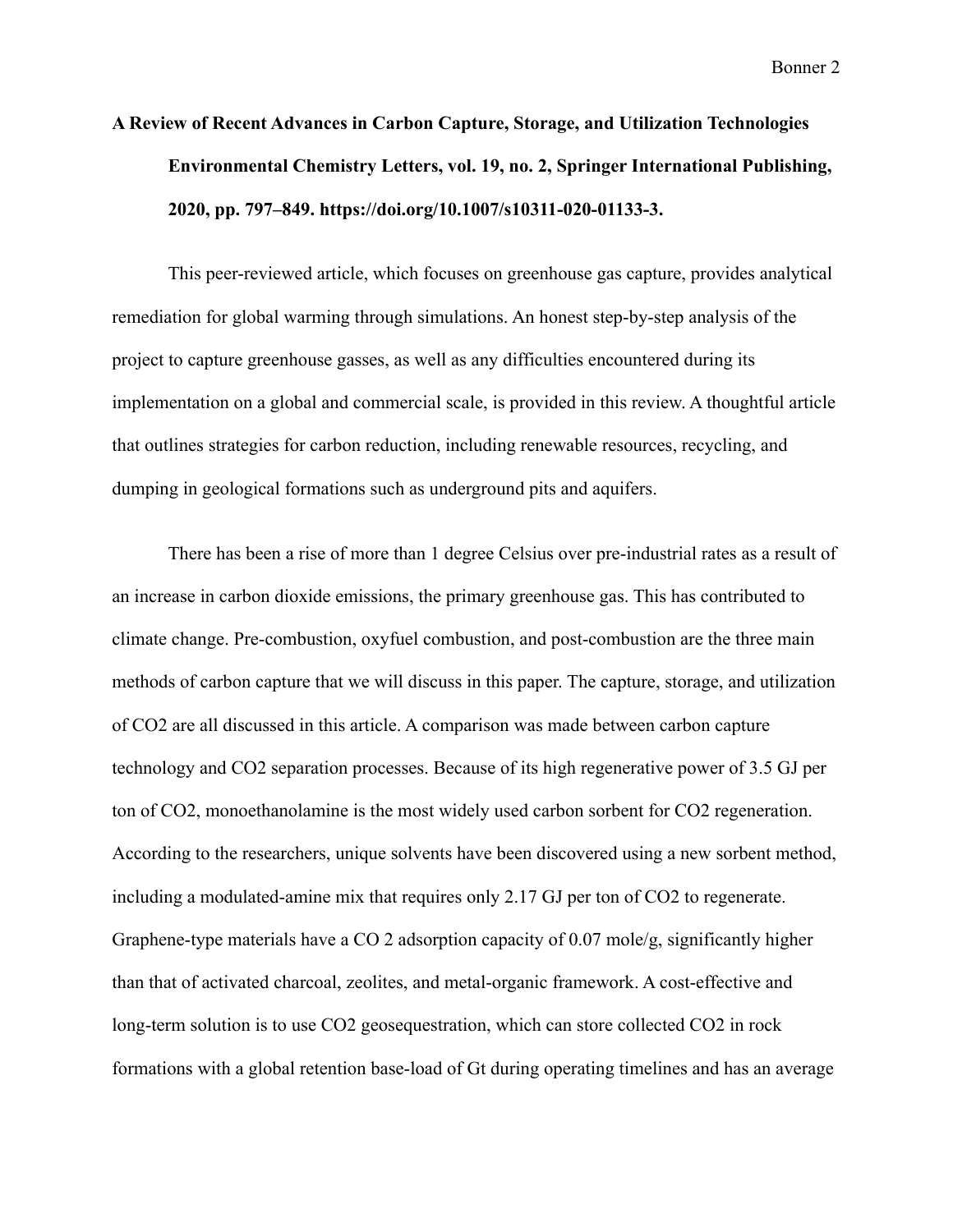global retention base-load of GT. While global total gross anthropogenic CO2 emissions are more than 32,000 million tons per year at the moment, the world's total gross anthropogenic CO2 consumption is less than 200 million tons per year, according to the World Resources Institute. This section will discuss CO2 utilization techniques that use direct pathways, such as beverage carbonation, food packing, and oil recovery, as well as indirect ways, such as chemical plants and fuels. Additional CO2 consumption alternatives were investigated, including the use of CO2 for base-load energy production, temporary power storage, area lounging, and cryogenic airflow CO2 selection in tandem with hydropower, among other items. The findings were published in the journal Science. According to bibliometric mappings, novel and stable ionic liquids, the crystalline size and uniqueness of metal-organic compounds, and the sorption capacity of revolutionary solvents are all topics that need to be explored in the long run to further our understanding of the world. Pilot and commercial-scale trials in fields such as techno-economic evaluation of innovative solutions, engineering, and dynamic modeling will need further work, research, and invention before being carried out on a large scale.

### **Arimura, Toshi H., and Shigeru Matsumoto. Carbon pricing in Japan Springer Singapore Pte. They were limited. 2020.**

What could be better than putting a high price on something that is both harmful and necessary at the same time? This book discusses carbon pricing, a primary mitigation strategy for carbon emissions. The authors chose Japan as their case study because it is the third-largest economy in the world and a major automobile manufacturer. Because automobiles account for one-quarter of all greenhouse gas emissions, this study of Japan provides a solid foundation for climate change research.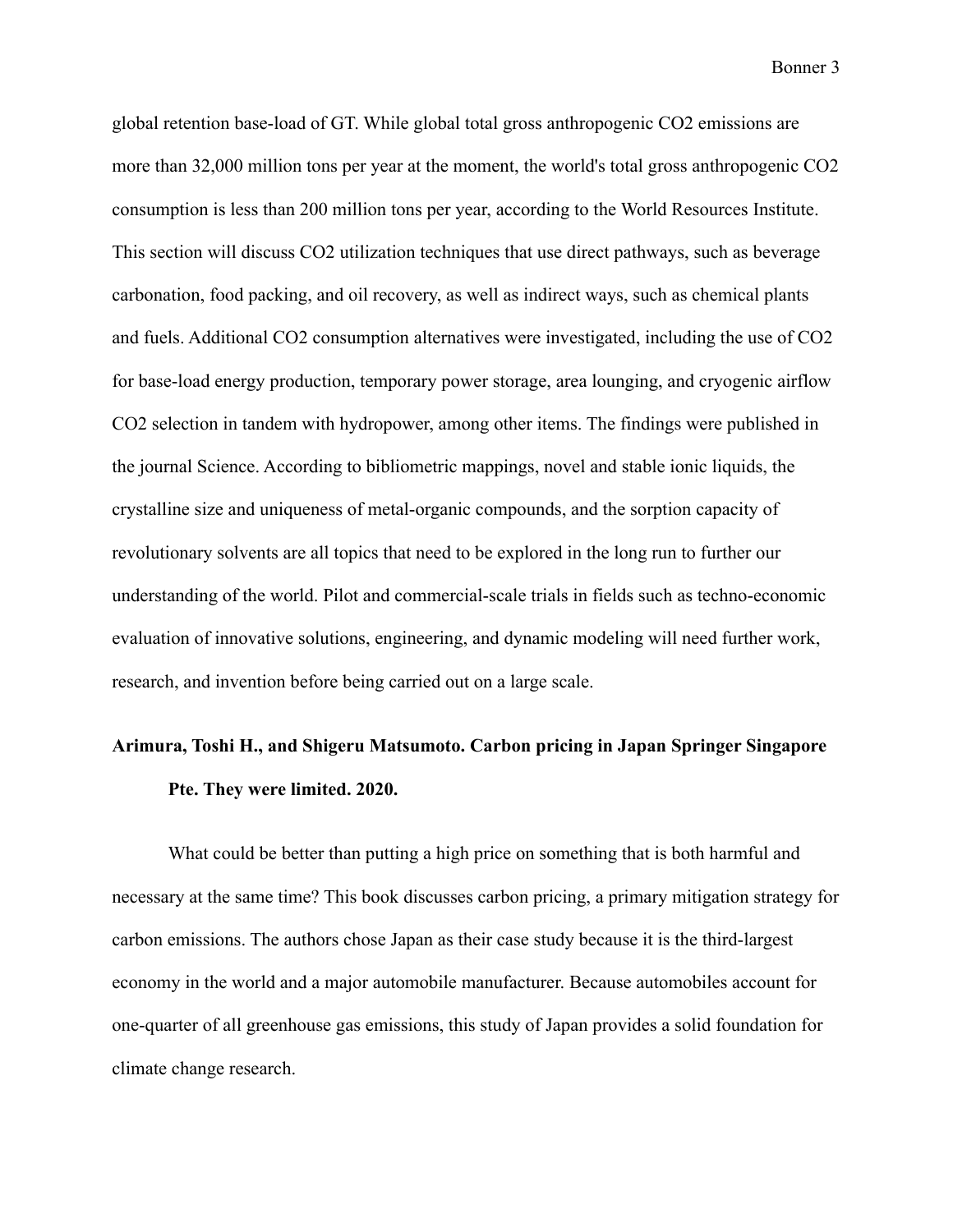This freely available publication examines the various climate change mitigation strategies used in Japan to combat global warming from the perspective of economics. It is available online. Despite the fact that numerous countries have implemented climate change policies in response to the severe problem of climate change, no comparative evaluation of climate change programs has been conducted. For a variety of reasons, including data limitations as well as political considerations, policy assessments in the Asia-Pacific region, in particular, lag significantly behind those in North America and Europe. Climate change mitigation and adaptation methods implemented in various industries across Japan, such as emissions trading and carbon taxation, are discussed and evaluated in the book's first section. This section looks at how government policies have influenced the behavior of businesses and families. There are also economical models included that take into consideration the potential of renewable energy sources. In the end, it examines the effectiveness of climate change mitigation initiatives in Japan and Western countries, among other things, on the basis of these in-depth investigations. Additionally, this book will appeal to both academics and politicians who are looking for cost-effective ways to combat global warming, as it will provide significant insights.

## **Preston, Christopher J., and Christopher J. Preston.** *Engineering the Climate: The Ethics of Solar Radiation Management.* **2012, Rowman & Littlefield Publishing Group.**

When it comes to intentionally engineering a milder climate to combat climate change, there are ethical difficulties to consider. Engineering the Climate: The Ethics of Solar Radiation Management addresses these issues. Climate engineering (also known as geoengineering) has recently received increased attention as a result of the growing likelihood that the international community will be unable to keep the temperature increases linked to carbon emissions under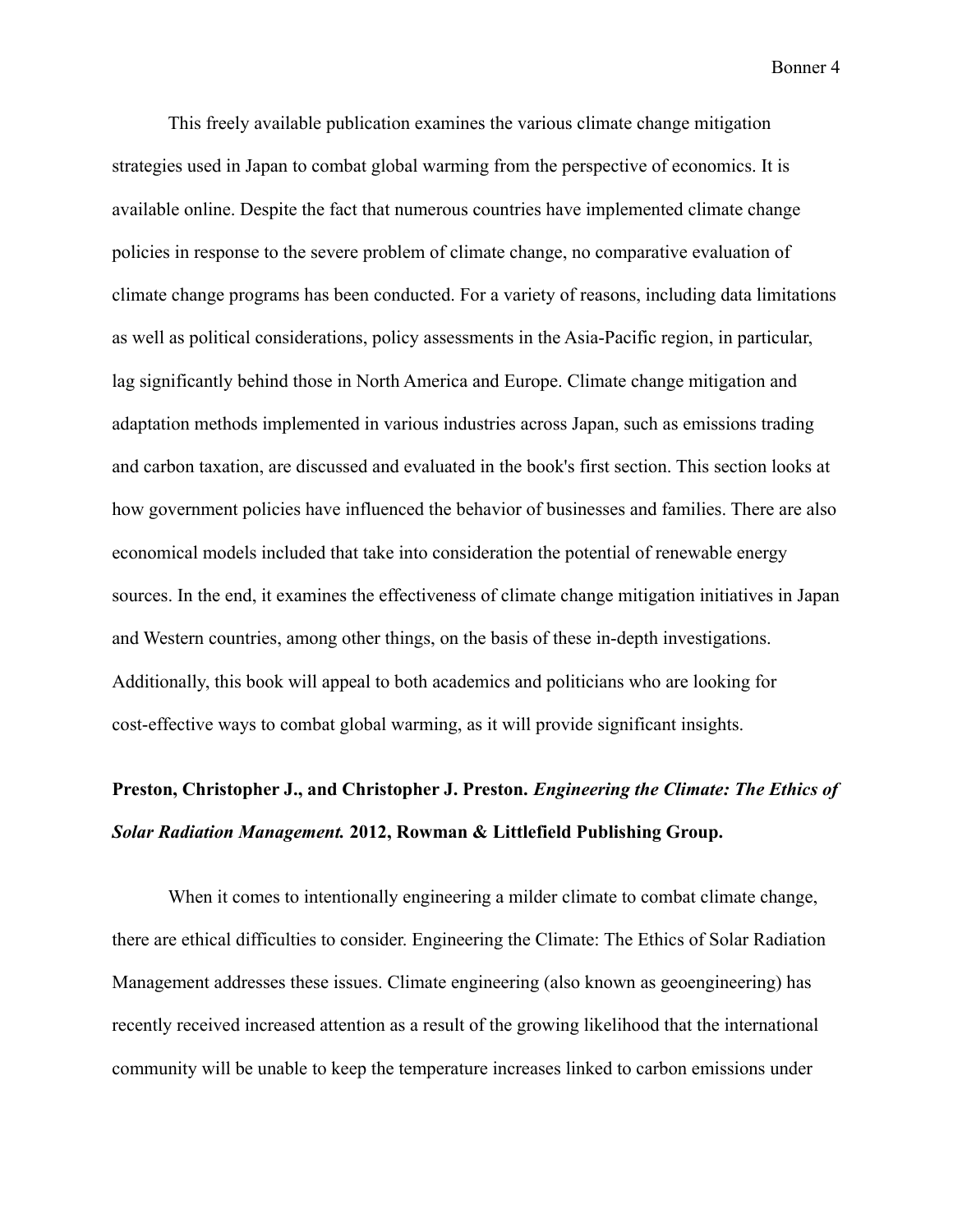control at levels that are considered acceptable. For those who would be most adversely affected by climate change, the intentional modulation of solar radiation in order to combat global warming is an intriguing and optimistic technological possibility with the potential to provide significant benefits to those who would be most adversely affected by climate change. At the same time, the concept of geoengineering is causing a great deal of debate among scientists. It would be a historic step forward in environmental management if we could take deliberate control of the Earth's climate, but it would also raise a slew of difficult ethical questions in the process. In the field of geoengineering, solar radiation management (SRM) is a type of geoengineering that has been shown to be highly inexpensive and capable of bringing the temperature of the Earth down relatively quickly. However, due to the complexities of the Earth's climate, there is considerable uncertainty about the precise nature of SRM's impacts in various parts of the world. Given the likelihood of SRM, a number of ethical questions arise that are both difficult and contentious to resolve. This includes the uncertainty surrounding SRM's effect on rainfall patterns, the difficulty of maintaining appropriate worldwide involvement in inference, the legitimacy of purposefully attempting to manipulate the Earth's climate system in general, and the problem of establishing a credible scientific basis for climate change denial. A thorough and academic study of the ethical issues surrounding SRM is required before it can make fair and just decisions about whether (and how) to continue. We hope to make some progress toward that goal during the course of writing this book, which includes contributions from thirteen experts in the field of geoengineering ethics.

### **Conclusion**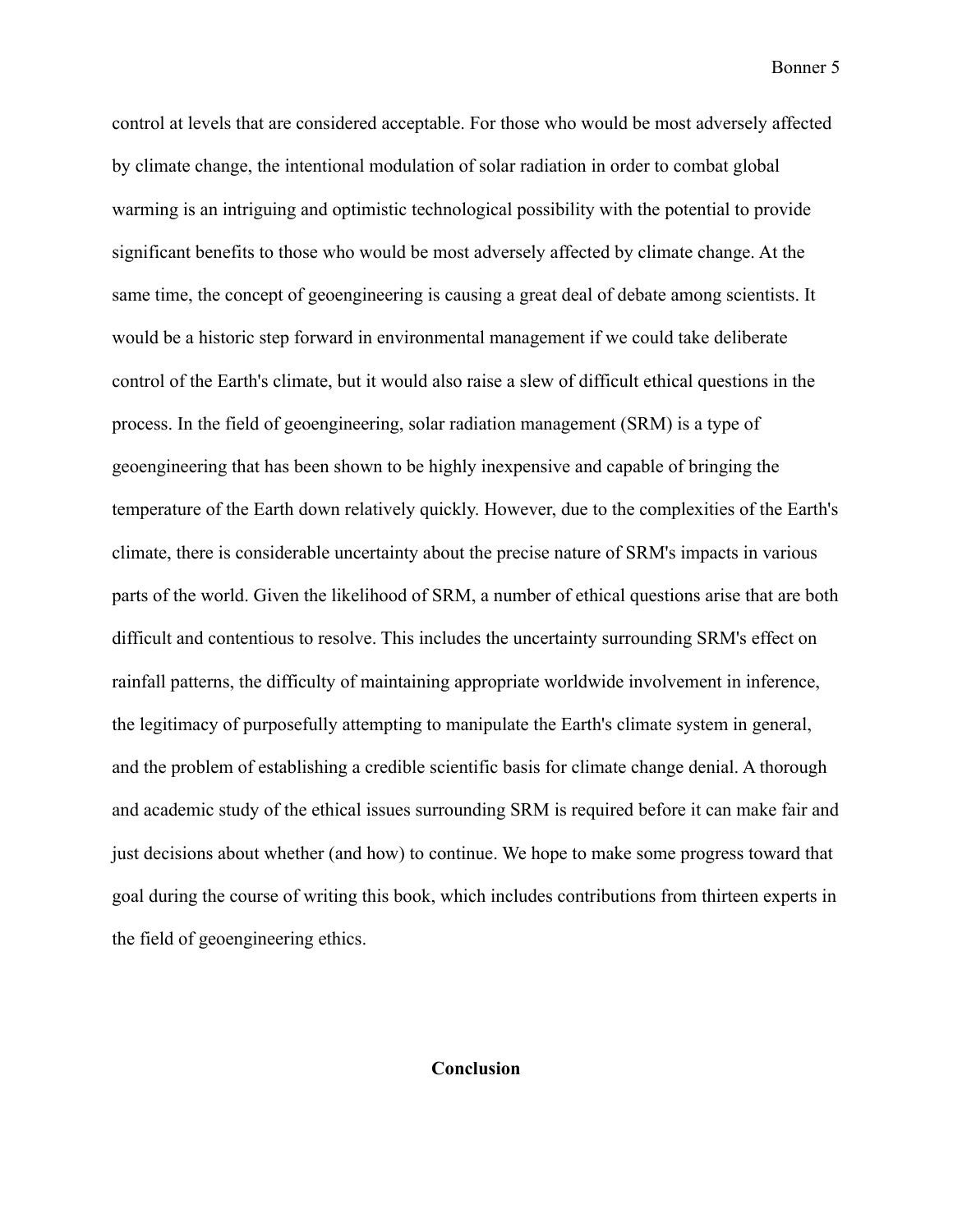Nations that are most susceptible to climate change have generally been accountable for only a tiny fraction of global emissions. However, this is beginning to change. This raises concerns about the administration of equality and fairness. Climate change and sustainable development are inextricably intertwined. It becomes simpler to fulfill goals of sustainable development, such as eliminating poverty and decreasing inequality, when global warming is kept at a manageable level. The relationship is acknowledged in the United Nations Sustainable Development Goal, which calls for immediate action to prevent climate change and its consequences. Food security, clean water, and ecosystem conservation are all aims that have synergy with climate mitigation. Climate change has a complicated strategic context. As a free-rider issue, it has been described as follows: all nations profit from mitigation efforts undertaken by other nations, but member states would suffer if they switched to a low-carbon economy themselves. This way of presenting things has been called into question. For example, in virtually all places, the advantages of a coal transition stage for the healthcare system and natural ecosystem outweigh the costs of the transition.

### **Work Cited**